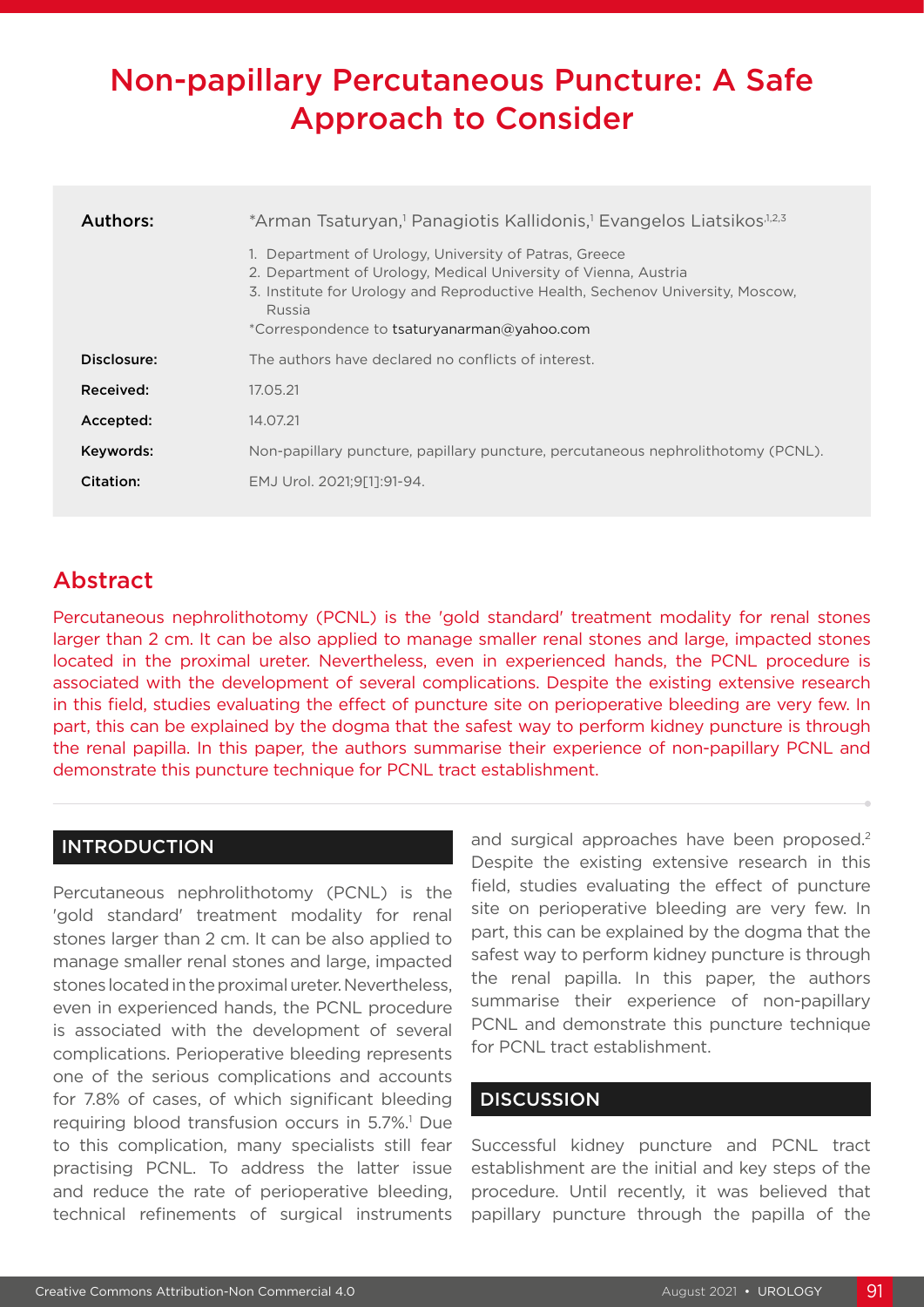calyceal fornix is the only right and acceptable way to perform the puncture. The background for these beliefs were the anatomical studies by Sampaio et al.<sup>3</sup> performed in the early 1990s. The authors demonstrated that fornical punctures were associated with a significantly lower rate of vascular injury. The punctures to the renal papilla, regardless of the punctured calyx, carried a 7–8% probability of vessel injury, whereas punctures to the upper, middle, or lower infundibulum were associated with 67.6%, 61.5%, and 68.2% vessel injuries, respectively.<sup>3</sup>

At first glance, those studies were ideal and did not leave any room for further research. In fact, until 2016–17 there was no literature discussing any alternative approach to papillary puncture, as this method was considered the safest and a must for practising specialists. However, those studies were associated with several limitations. All the punctures were performed on healthy cadaveric kidneys in an artificial environment. In the clinical setting, before puncturing the kidney, the needle passes through the skin subcutaneous tissue, muscles, and aponeurosis, and even best experimental settings could not replicate the accurate orientation of these structures. Urologists deal with patients with affected kidneys (urolithiasis, chronic pyelonephritis, dilated system). As such, the effect of those conditions was not evaluated. Moreover, puncture and tract dilation are two separate interventions, and one cannot conclude about tract dilation outcomes considering only findings of puncture studies.

In real life, the patients' anatomy may differ from the ideal, and performing a papillary puncture may not be feasible in all cases (Figure 1). The authors' initial experience for treating these patients showed that there was no increased risk of perioperative bleeding, while the performance of non-papillary puncture shortened and made the kidney puncture and subsequent tract establishment easier compared to standard papillary approach. With an increasing number of patients, the authors performed a retrospective observation of their results to objectively evaluate the outcomes. Out of the studied 137 patients, serious bleeding requiring blood transfusion occurred in only four patients (2.9%), all of them treated conservatively.4



#### Figure 1: When performing a papillary puncture might not be feasible in patients.

A) Stone in the upper calyx with small papilla. B) Stone in the pelvis with narrow renal infundibula. C) Stone occupying the entire collecting system (calyces are not visualised). D) Stone located in the pelvis and lower calyx of the malrotated kidney.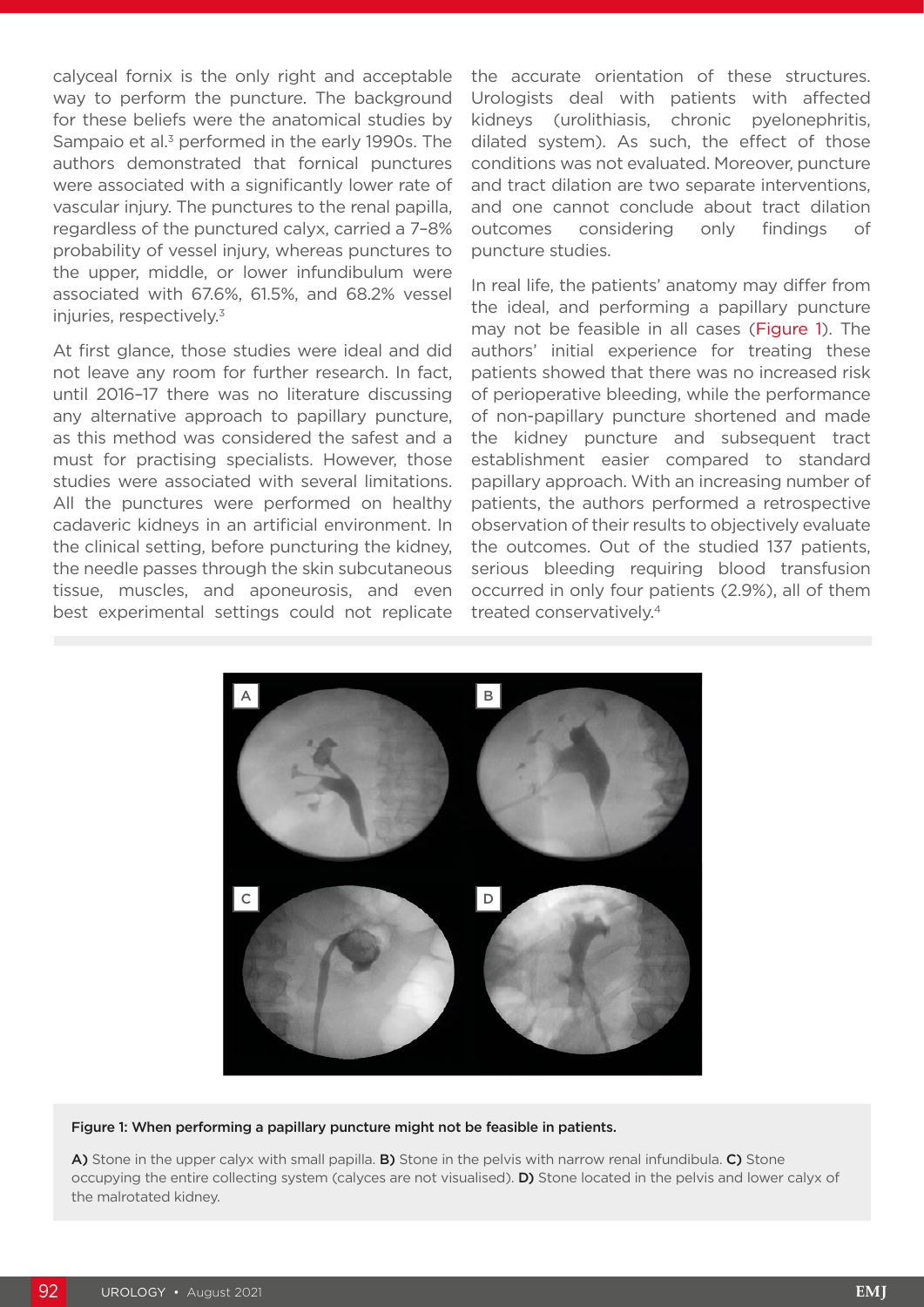Table 1: The outcomes of studies performed on non-papillary percutaneous nephrolithotomy.

| Author                            | Year | Study<br>population                    | <b>Access</b><br>size (Fr) | Stone size<br>(mm <sup>2</sup> ) | <b>SFR (%)</b> | Overall<br>complications (%) | <b>Bleeding requiring</b><br>transfusion or<br>intervention (%) |
|-----------------------------------|------|----------------------------------------|----------------------------|----------------------------------|----------------|------------------------------|-----------------------------------------------------------------|
| Kyriazis et<br>al. <sup>4</sup>   | 2017 | 137 pts (NP)                           | 30                         | 210±199                          | 84.6           | 10.20                        | 3.6                                                             |
| Kallidonis et<br>al. <sup>5</sup> | 2017 | $27$ pts $(P)$                         | 30                         | $14.3 \pm 5.8$                   | <b>ND</b>      | 7.40                         | 7.4                                                             |
|                                   |      | 28 pts (NP)                            | 30                         | 14.9±6.6                         | <b>ND</b>      | 7.14                         | O.O                                                             |
| Kallidonis et<br>al. <sup>7</sup> | 2021 | $32$ pts (NP)                          | 22                         | $23.5 \pm 6.6$                   | 93.8           | 9.40                         | O.O                                                             |
| Kallidonis et<br>$al.^8$          | 2020 | 53 pts (NP<br>with staghorn<br>stones) | 30                         | 60.1±16.1                        | 81.1           | 20.70                        | 3.2                                                             |
| Tahra et al. <sup>6</sup>         | 2020 | 207 pts (P)                            | 30                         | $2.46 + 4.6$                     | 86.4           | 7.10                         | 3.8                                                             |
|                                   |      | 69 pts (NP)                            | 30                         | $2.38 + 5.1$                     | 85.5           | 7.20                         | 1.4                                                             |

ND: no data; NP: non-papillary; P: papillary; pts: patients: SFR: stone-free rate.

The authors further investigated their hypothesis in a randomised controlled trial comparing papillary and non-papillary PCNL.<sup>5</sup> They did not find any statistical difference in the level of haemoglobin drop, transfusion, and bleeding rates, as well as hospitalisation time between the two groups. In contrast, the operative time was significantly shorter in the non-papillary arm.<sup>5</sup> Similar to their results, no statistically significant differences were reported in a retrospective matched-pair case-control study by Tahra et al.<sup>6</sup> Out of 69 patients with non-papillary puncture, a blood transfusion was only required in one patient. No significant differences were reported for overall complications.

The feasibility and safety of the non-papillary approach were also investigated for mini-PCNL using 18 Fr nephroscope with a maximal outer sheath diameter of 22 Fr. $^7$  The mean haemoglobin drop in the cohort was 1.23±0.88 gr/dL and none of their patients developed severe bleeding requiring transfusion and additional intervention. The authors reported similar beneficial findings for patients harbouring staghorn stones having a mean stone size of  $60.1\pm16.1$  mm. $8$  With a 1.2 mean number of PCNL access tracts, a primary stone-free rate of 81.1% was documented. The mean haemoglobin loss was 1.6±1.86 gr/dL and one patient required a blood transfusion. Table 1 summarises the outcomes of all studies performed on non-papillary PCNL.

In general, PCNL punctures are mostly accomplished under ultrasound, fluoroscopic, and endoscopic guidance. Fluoroscopic approaches are the most utilised techniques, and interpretation of the 3D renal anatomy on 2D images can sometimes require great effort.9 The latter can be more challenging for novice specialists following the papillary approach due to the reduced area suitable for puncture. The authors believe that their proposed technique of non-papillary approach eases the orientation, as the puncture is directed toward the stone at the most convenient site for stone lithotripsy.

In the authors' hands, the non-papillary approach was associated with additional benefits. Having straight access to the renal pelvis allows uncomplicated passage of the guide-wire down the ureter, increasing the safety of subsequent tract dilation. Moreover, over-passing the calyces opens room for better manipulation and increases the efficiency of lithotripsy from a single PCNL tract. In such a way, stones located in the pelvis and different renal calyces can be treated simultaneously. The straight access to the renal pelvis also eases the manipulation and successful extraction of stones from the proximal